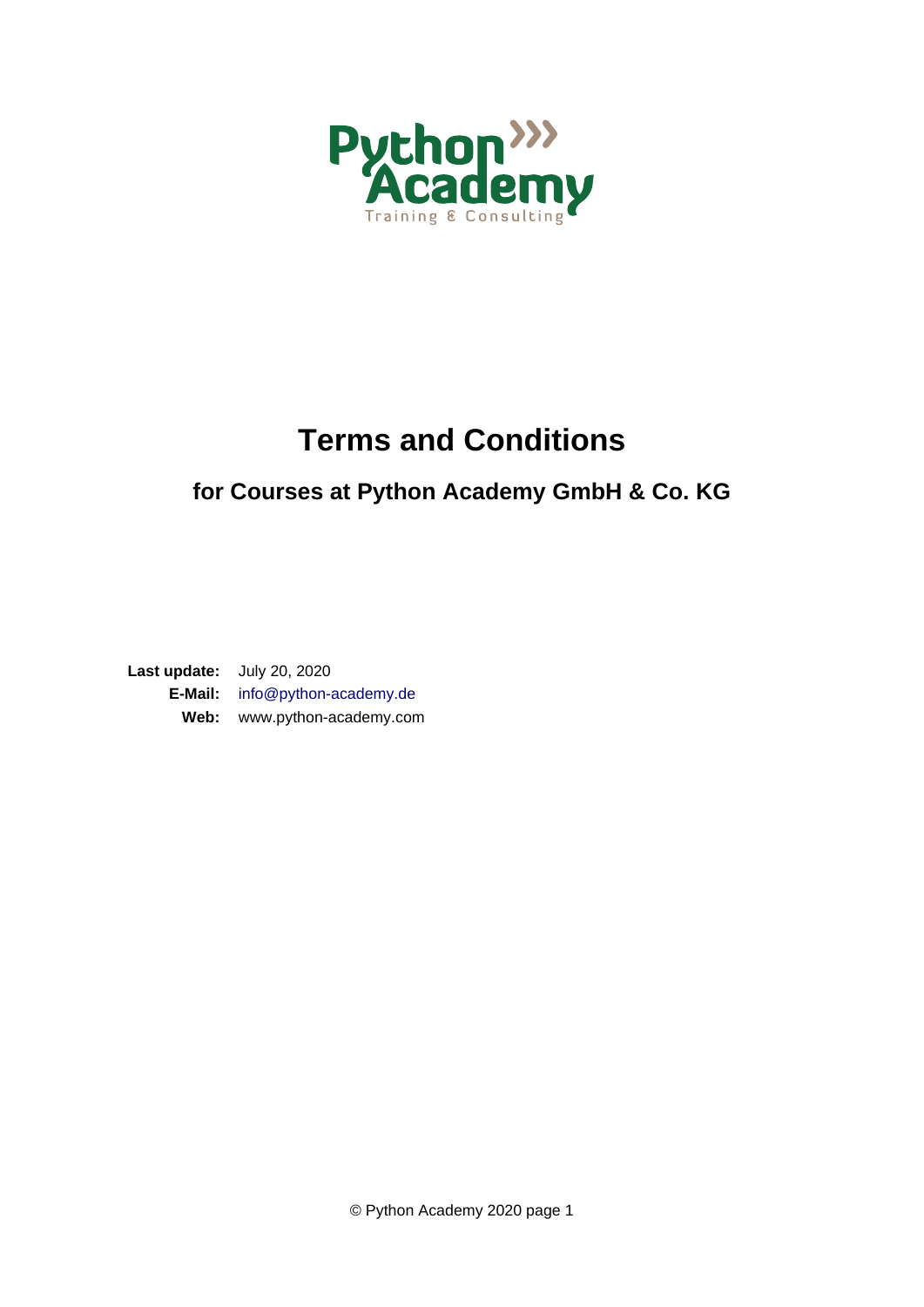#### **Course Location - In-Person Courses**

The courses take place at the Teaching Center of Python Academy GmbH & Co. KG at:

Zur Schule 20 04158 Leipzig Germany Tel.: 0341 260 3370

### **Course Location - Remote Courses**

The courses are conducted remotely. The participant will receive access credentials for an online training system.

### **Course Times**

The courses start at 9:00 a.m. and finished about 5:00 p.m. There is one lunch break of one hour and two breaks, 15 minutes each, one in the morning an one in the afternoon. The trainer may arrange different times at the first course day for the following if there is agreement between all course participants.

### **Registration**

The Registration needs to be in written form including the following data:

- course name, course date, price
- company name with mail address and phone number
- first and last name of participant

Registration forms are provided in different formats at the web site of Python Academy.

With the registration you acknowledge the terms and conditions. There is a written confirmation of the registration.

We reserve the right to cancel or postpone courses, if there are not enough participants, there is a cancellation of the trainer, or other important reasons that we are not responsible for. This may happen after registration confirmation. The course participants will be informed immediately about this.

Already made payments for a canceled course will be refunded immediately. If the participant can not take part in a postponed course, the made payments will be refunded. The participant needs to inform Python Academy in writing about this.

### **Services - In-Person Courses**

The course price involves the following services:

- training by authorized trainers
- course material
- use of the technical equipment for training purposes
- break refreshments
- German lunch (full meal)

#### **Services - Remote Courses**

The course price involves the following services: